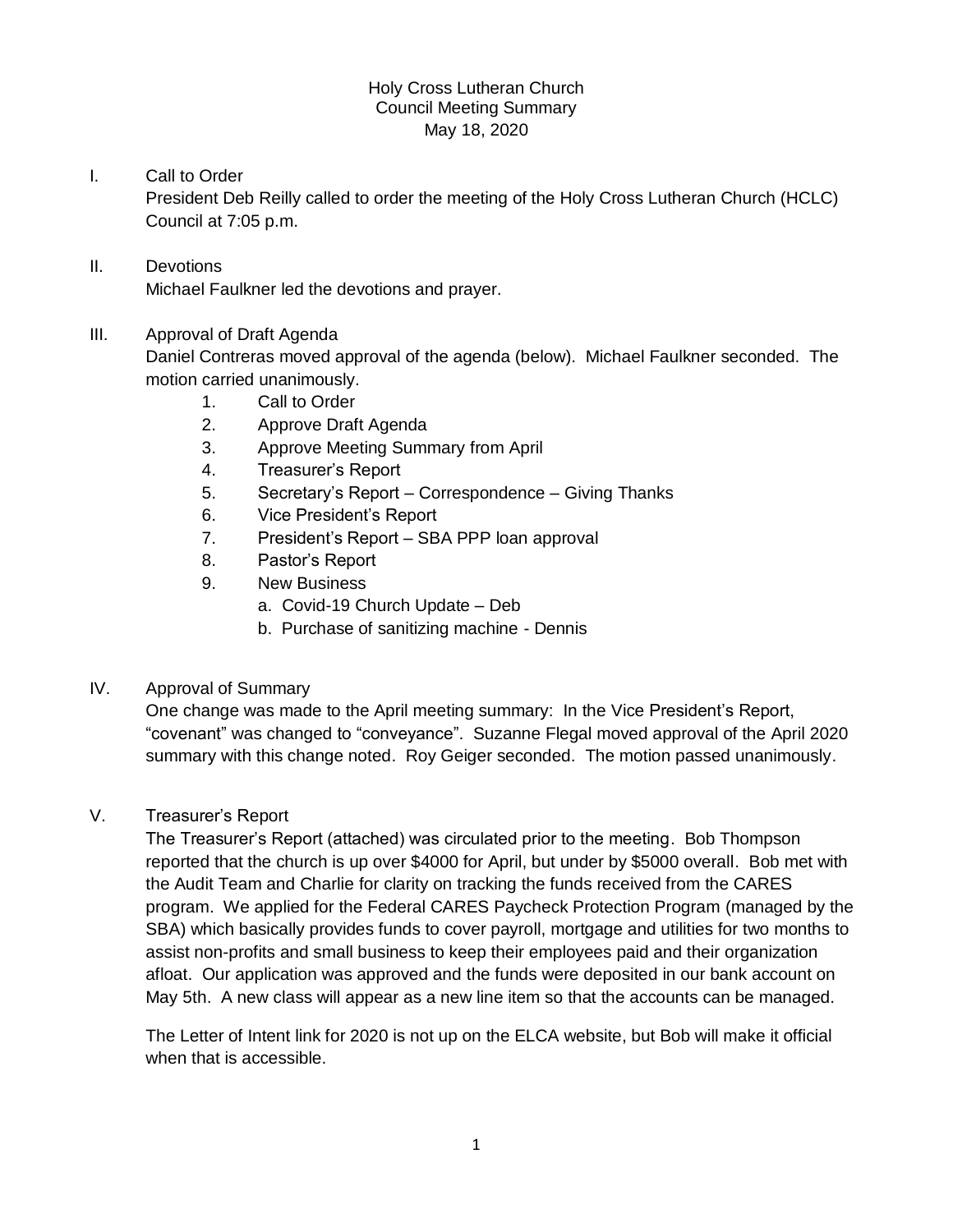#### VI. Secretary's Report

.

No report from the secretary. Jeremy asked that thank you letters be sent to the Quarantine Worship Team: Becky Morgan, Hope Russell, Syl Moran, Suzanne Baggett, Bob Thompson, Pastor and Jeremy.

### VII. Vice President's Report

The Vice President's Report (attached) was circulated prior to the meeting. A revised report was sent shortly thereafater to include the report on Vanco. Sam reported it to the ExComm committee and they approved the trial run at no cost to Holy Cross. It is more of a social networking app, but looks like it could be one-stop shopping for inter-connectedness.

Sam spoke with Laurie VanBuskirk re: our insurance. As long as we follow government guidelines, we should have no problems. Bob and Sam are learning about recording YouTube church services. Sam made a firmware upgrade on Saturday night and there were no issues with Sunday's service.

Roy asked about the next Leadership online class being offered. The next class is scheduled for the  $28<sup>th</sup>$  of May talking about the constitution. Deb and Cheryl should watch the video so they will know how to prepare the annual reports. Deb mentioned that we may have to look into doing the annual meeting via Zoom depending on the government regulations surrounding Covid-19 results.

## VIII. President's Report

Deb Reilly's report (attached) was circulated prior to the meeting. The SBA PPP was approved and handed over to Sam and Bob. It took the Town of Herndon quite a while to approve the work order for the asbestos removal. Deb discovered that we were charged five times what Fairfax charges for their fees.

#### IX. Pastor's Report

Pastor Martin's report (attached) was circulated prior to the meeting. The main emphasis has been on worship and figuring out new ways of doing things. Each week seems to have its own challenges. He's been using Zoom for adult Bible study and it is working out. Pastor continues to do the Two Martins presentations and wants to thank Jeremy and Suzanne for their continued efforts in providing worship during the week. Bishop Ortiz is doing a great job in providing pastoral care. They meet every two weeks.

A committed service was held for Ann Simons funeral. Roy asked about broadcasting funeral services. Jeremy said that he is working on liturgy for All Saints Day that will recognize everyone who has passed.

Suzanne Flegal asked what we can do to support Pastor Martin. Pastor mentioned that Shelly will be arriving on June  $8<sup>th</sup>$  and staying to the beginning of August.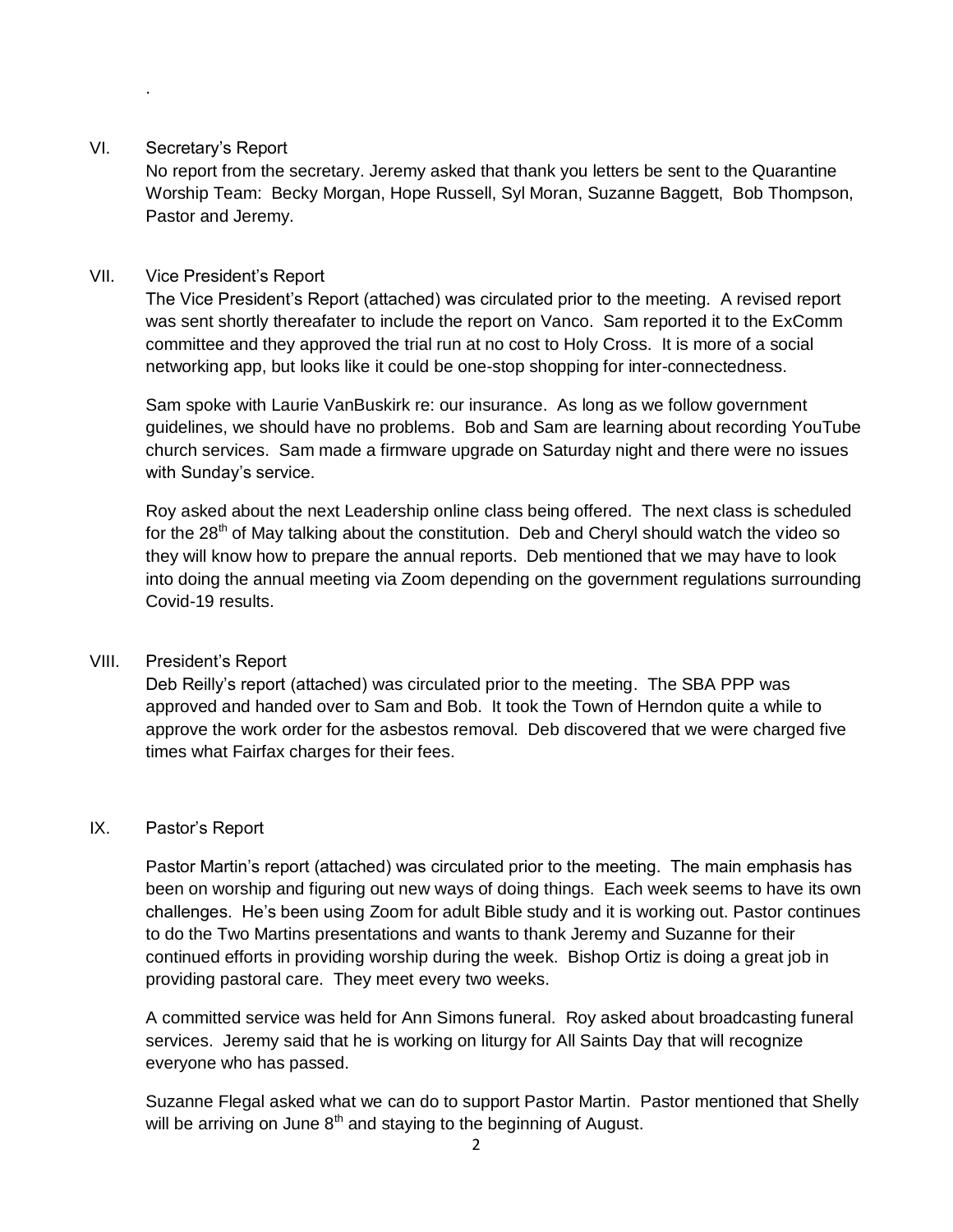Jeremy said that he appreciates everyone's help during this time.

#### X. New Business

The Executive team is exploring what worship will look like going forward. It is important to offer an online version, but we are exploring some sort of outdoor service. There are many logistics to be discussed to include how to handle communion, passing the plate and singing. Please provide Deb with your thoughts and feedback. Roy suggested that we could set up the sound to be played through car radios on a radio station. It is under \$200 to set up. We need to also consider how to handle distributing the bulletins.

Dennis looked into sanitizing machines. The small machine is \$675; the backpack version is \$2400. Dennis thinks the small machine will serve our needs. Sam thought the cleaning service would be able to do this for us, but that would not work as we would have to spray between services. Roy raised a concern about the solution being harmful to wood services. Jeremy stressed that the organ would have to be covered while spraying is being conducted. Dennis will check into these concerns.

### XI. Ministries

Outreach – No report. Evangelism - Roy Geiger said they have received six submissions for the logo contest that look very promising. Worship & Music – No report. Christian Education – No report, but Betty Shelton received a letter from her Kingdom Kid pen pal. Stewardship – No report. Personnel – No report. . Property – No report. Fellowship – No report. Youth – Daniel Contreras will be cleaning out the youth room with Deb. Jeremy reported that he has created a new bulletin for Sunday services.

XII. Adjourn

Daniel Contreras made a motion to adjourn. It was seconded by Suzanne Flegal. The motion passed unanimously.

Absentees: Pam Darby, Dick Krapf

#### REMINDERS:

- Devotions
	- $\circ$  June Bob Thompson
	- $\circ$  July Pam Darby